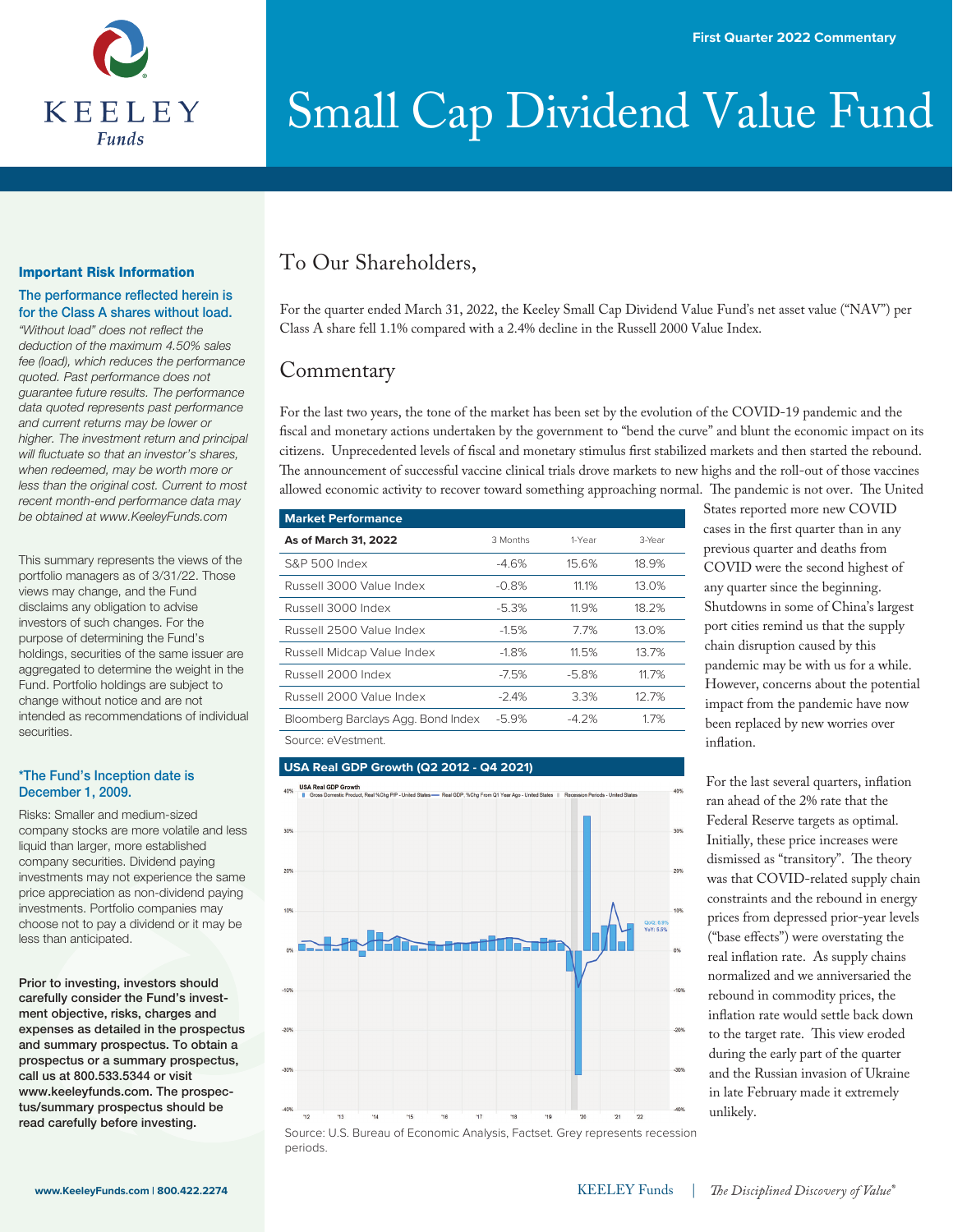

The personal and humanitarian impact of the invasion of Ukraine is incalculable and this episode is another reminder of our good fortune to live in the United States. The economic and geopolitical impact of this incursion is difficult to estimate, but there are some clear impacts that we can identify at this early stage. First, the price of oil and gas and other key commodities has rocketed higher and may stay there for some time. Russia is one of the largest producers and exporters of oil and natural gas. While Europe continues to buy fossil fuels from Russia, most of those countries are looking for other sources and some countries are not buying Russian oil at all. This further tightened a market with little spare capacity leading to a 34% increase in the price of oil in the first quarter. In addition, both Russia and Ukraine are important exporters of corn and wheat. Grain markets have tightened, and prices have increased. Against this backdrop, inflation is rising to concerning levels and looking less "transitory," than before the Russians invaded Ukraine and the impact on key commodities from this conflict is likely to sustain or accelerate this trend.

The longer-term impacts may also be inflationary. In response to supply chain disruptions from COVID and from the Ukraine invasion, decision makers are acting to lower their risks. Countries in Europe are seeking other sources of energy; liquefied natural gas (LNG), nuclear, solar, and wind. These cost more than their current sources which is likely to increase energy costs for the people who live there. Companies increasingly look at bringing some production back to their home country.

This uptick in inflation has not gone unnoticed by the markets. Interest rates across the yield curve moved higher in the first quarter with the ten-year Treasury bond yield moving up 0.81% to 2.32% at quarter end. The middle of the curve moved up even more with the two-year up 1.56% to 2.29%. The result of this rise was the worst quarterly performance for the bond market since the 1980s. The Fed and its various members have signaled that they intend to continue raising rates until inflation is more contained.

The good news in the inflation story is that it is partially symptomatic of a strong economy. Energy prices were strong before the Russian invasion because demand for fuels and other petroleum-based products had recovered from the pandemic-driven downturn. Higher wages reflect a tight labor market. A strong economy is generally good for companies and good for stocks.

The bad news about inflation is twofold. First, higher inflation usually leads to higher interest rates which usually leads to lower valuation multiples. This sets up a race between rising earnings and falling multiples. In 2021, earnings rose more than valuations fell which resulted in good gains for stocks. That will be harder to achieve in 2022 and we have seen that impact on stocks so far this year, especially for stocks with higher starting valuations. Value stocks, particularly small- and midcaps, look attractive relative to growth stocks and large caps. This likely contributed to their outperformance in the first quarter across the market cap spectrum.

The other challenge arising from inflation is that policymakers will seek to contain it and the cure may not be that palatable. The Fed plans to raise interest rates with the intention of curtailing excess growth. The recent turbulence in the market likely results from investors' concerns about whether they will be able to accomplish their goals without tipping the economy into a recession. We are probably a little more optimistic than most investors in that we believe that the economy is well-positioned to absorb a little slowdown. Unemployment is low and job openings are high. Workers furloughed may find it easier to find new jobs. We continue to build the portfolio on a bottom-up, stock-by-stock basis.

### Portfolio Results

The Fund extended its winning streak to the third quarter in a row of relative outperformance. This is something that we expect in challenging markets, but it is always nice when things work as planned. Several factors, big and small, drove the outperformance. The most important "Big Picture" driver was the outperformance of dividend-paying stocks compared to stocks that do not pay dividends. In addition, the Fund saw positive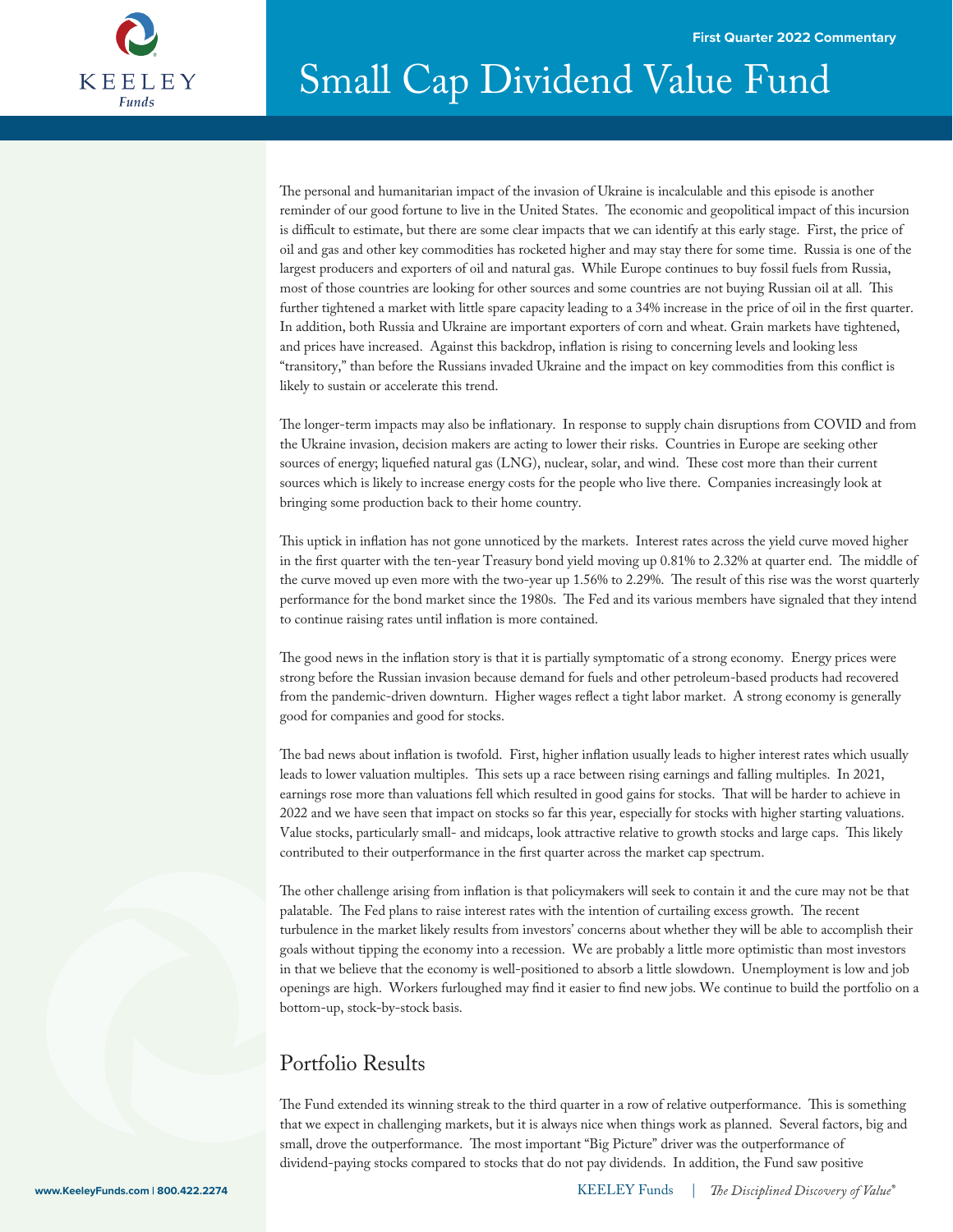

contributions from both Sector Allocation and Stock Selection. Within Sector Allocation, the Fund's underweighting in the Health Care sector, and specifically its lack of biotechnology stocks, helped performance. A slight overweight in the poorly performing Consumer Discretionary and a slight underweight in the very strong Energy sector offset most of this benefit. Stock Selection in the Financials, Health Care, Communication Services, Utilities, and Materials sectors helped the Fund the most, while the Fund's holdings in the Energy and Industrials sectors detracted the most.

- Overall, the Financials sector performed worse than the Russell 2000 Value index, but the Fund's holdings performed much better. Much of this outperformance was due to 20%+ gains in the shares of Virtu Financial (discussed later in the "Let's Talk Stocks" section of this report) and Silvercrest Asset Management. Both reported strong earnings and good underlying business metrics during the quarter. Most of the Fund's holdings also produced very strong fourth quarter earnings but were not rewarded as much.
- Not owning biotechnology stocks again helped the Fund's relative performance within the Health Care sector. This industry represents about half of the sector's overall weight, so it has a considerable influence. Because none of the stocks pay dividends, it is likely that movements in biotech stocks will continue to impact sector-level relative performance. With all of that said, the stocks the Fund did hold were up in aggregate during the first quarter compared to the decline in the overall market.
- Communication Services was another area of strength for the Fund. This is a small sector in the Russell 2000 Value index and the Fund held only one stock, Nexstar Media. That stock, however, was one of the Fund's biggest contributors and is discussed later in this report.
- The Utilities sector was the second-best performing sector in the benchmark during the first quarter, trailing only the Energy sector. We find that fact interesting in that utilities are often viewed as "bond proxies" and the bond market turned in its worst quarterly performance since the 1980s. It seems like the "flight to safety" impact offset the "bond proxy" impact, at least in the first quarter. The Fund's Utilities holdings performed even better on the strength on the shares of South Jersey Industries. It accepted a \$36 per share cash takeover offer in the quarter from the Infrastructure Investments Fund. We discuss this further later in this report.
- While commodity prices were strong in the first quarter, the Materials sector within the Russell 2000 Value index declined in a similar amount to the overall index. The Fund's holdings in the sector appreciated nicely on rebounds in the shares of Compass Minerals and Mercer International. While neither company reported particularly strong fourth quarter results, Compass seemed oversold after reducing its dividend last quarter and the outlook at Mercer has materially improved.
- Energy was the largest relative detractor among the eleven sectors in the benchmark even though it was the largest absolute contributor! This speaks to the overall strength in the sector as we estimate small cap energy companies were up more than 40% in the first quarter. It is not a mystery why the sector was so strong given the 33% rise in the price of crude in the quarter. The Fund's holdings in the sector simply did not keep up. This is not entirely unexpected as dividend payers are still in the minority in the small-cap energy universe and they tend to be more stable than the average company. This hurts in sharply rising markets, but generally helps when the pendulum swings the other way.
- The performance of Industrial stocks in the benchmark was similar to that of the overall index. Unfortunately, the Fund's holdings declined slightly more. The Fund saw some big winners with Maxar Technologies, ABM Industries, and KBR, but declines in Griffon (discussed later), VSE Corporation, and John Bean Technologies more than offset the gains. These companies reported disappointing fourth quarter earnings as supply chain constraints and rising input costs pinched margins.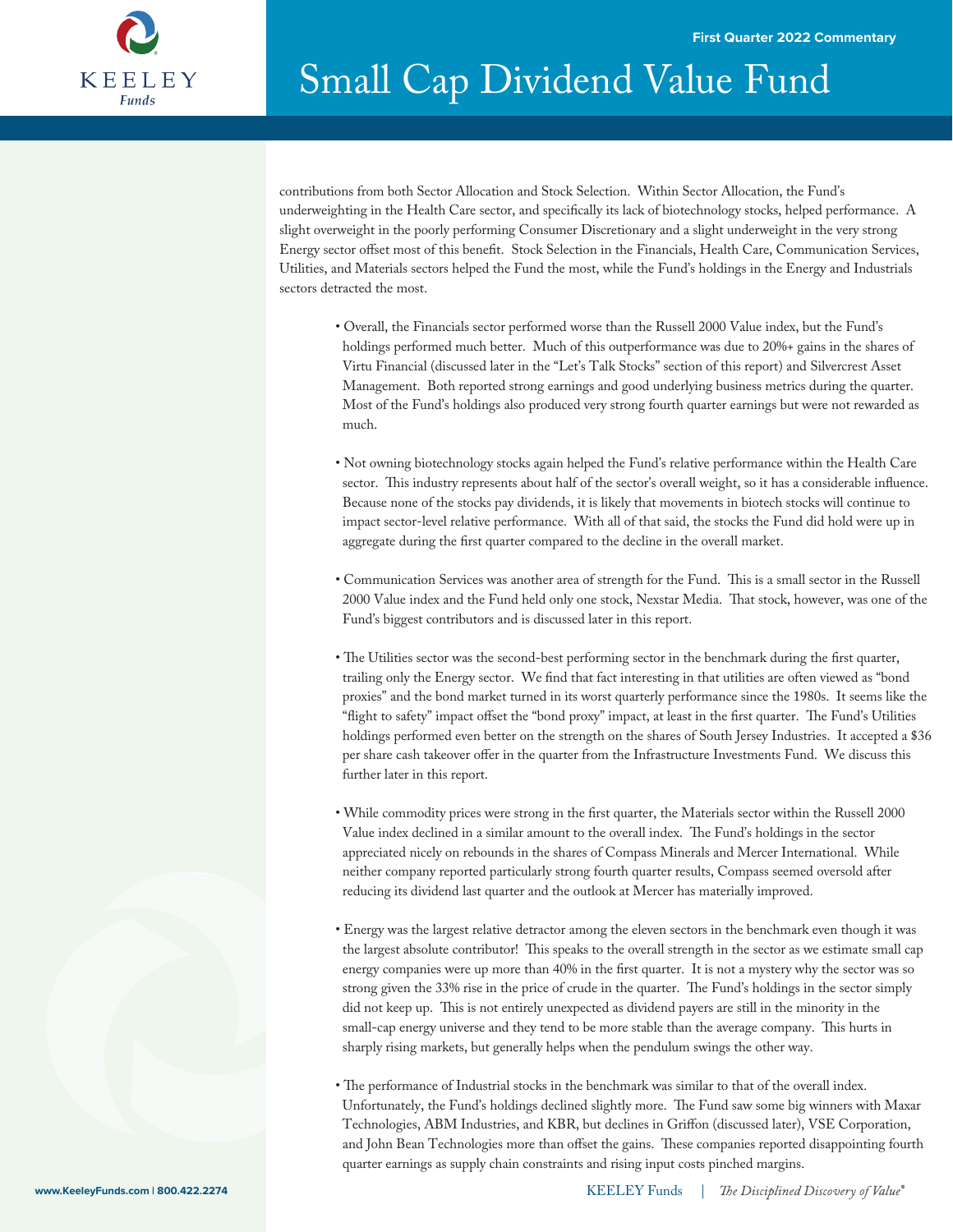

During the quarter, we added five new positions to the Fund, sold two holdings, and had one company acquired for cash.

### Let's Talk Stocks

The top three contributors in the quarter were:

**Cactus, Inc. (WHD - \$56.74 — NYSE)** is a manufacturer of wellheads for land-based oil & gas wells and a provider of rental tools to oil & gas customers. In addition to a rising commodity price environment, Cactus has also grown its market share over time in the US. It recently also made inroads in Saudi Arabia by shipping its first order in 4Q21. In addition, Cactus seems to be managing the rising input cost inflation environment better than most other service and equipment providers in the US due to its strong market share which enables it to pass along these costs through meaningful price increases.

**South Jersey Industries (SJI - \$14.89 - NYSE)** is a regulated natural gas utility serving customers in Central and Southern New Jersey. South Jersey was one of the Fund's top performers during the quarter as the company agreed to be acquired by J.P. Morgan's Infrastructure Investment Fund for \$36 per share in cash. This represented a 53% premium to the previous day's close. This transaction is expected to close in the fourth quarter of 2022.

**Nexstar Media Group (NXST - \$188.48 – NASDAQ)** is the U.S.' largest television station owner, boasting affiliations with all major networks. During the first quarter, Nexstar reported fourth-quarter earnings that exceeded analysts' expectations, fueled in part by better-than-expected core advertising growth. With that release, Nexstar also issued strong guidance for free cash flows for the next two years, with growth driven by continued improvement in core advertising, strong political advertising during the 2022 election cycle, a growing digital business, and a focus on keeping a lid on costs. Also, Nexstar — like other TV station owners — benefited in the fourth quarter from seeing a moderation in subscriber decline trends in U.S. cable systems. Finally, Nexstar and other traditional broadcasters drew more interest from investors during the first quarter due to their generally robust visibility into free cash flow generation.

The three largest detractors in the quarter were:

Griffon Corporation (GFF - \$20.03 - NYSE) has leading brands in consumer home and garden tools, closet organization, and garage doors. The company reported better-than-expected earnings driven by continued strength in the Home and Building Products segment (garage doors). That segment saw favorable product mix and pricing. The stock underperformed, however, as margin contracted due to inflationary cost pressures and supply chain issues as well increased leverage associated with the Hunter Fan acquisition. Management plans to reduce debt with the proceeds from the anticipated sale of its Defense segment. Shares of Griffon appear cheap at less than ten times fiscal 2022 (September) consensus EPS.

KB Home (KBH - \$32.38 – NYSE), one of the nation's leading homebuilders, saw its stock sell off during the first quarter as the market grew more concerned about home price affordability because of rising mortgage rates and higher home prices, and the market also grew more concerned about profitability due to raw material and labor cost inflation. When KB Home reported its fiscal first quarter earnings on March 23rd, results were below consensus estimates because of labor constraints caused by Omicron absenteeism and supply chain issues. These issues extended build times by two weeks which negatively impacted deliveries and revenues. On an absolute basis, the company's fundamentals were strong with revenue growth of 23% and EPS growth of 44% from a year ago. On its earnings call, management commented that it is not currently seeing signs of stress from higher mortgage rates or prices as the buyer profile remains strong. These market concerns have weighed heavily on KB Home's valuation and driven it down to slightly more than three times consensus EPS expectations, the bottom end of its historical range.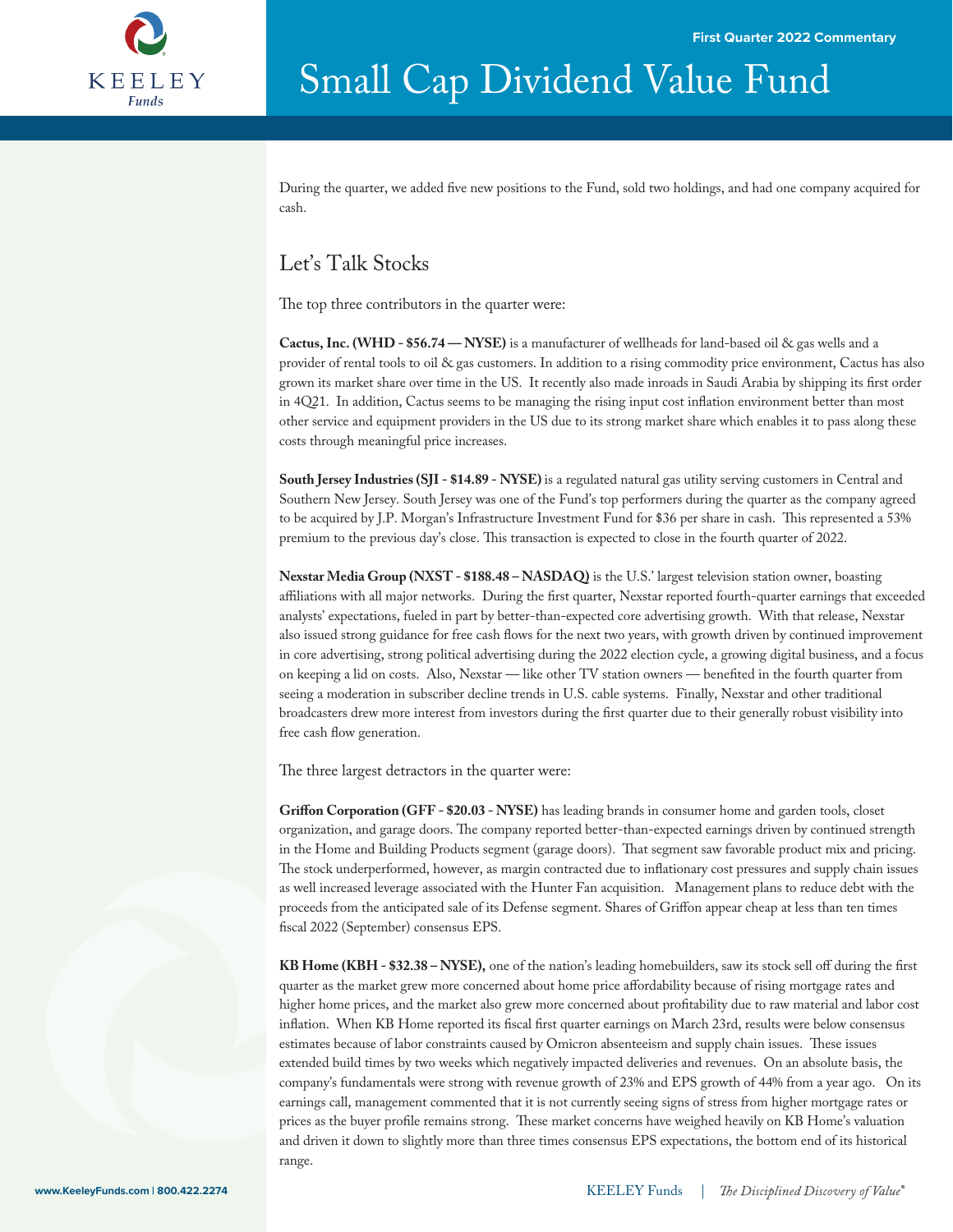

# Small Cap Dividend Value Fund Dividend Value Fund

**Winnebago Industries (WGO - \$54.03 – NYSE),** a leading RV manufacturer, saw its stock come under pressure throughout the quarter despite posting strong earnings. These results beat consensus estimates across the board and the company's backlog grew to a record \$3.7 billion. The weakness in the stock reflects the market's worry that earnings are peaking as well as concerns about demand destruction caused by accelerating fuel costs and higher interest rates. Management was cautiously optimistic in the company's outlook due to continued demand from baby boomers/Gen-X/millennial customers. We believe Winnebago is well-positioned to capitalize during this current environment, but near-term sentiment remains negative despite shares trading at an attractive valuation on our view of normalized earnings.

### Conclusion

In conclusion, thank you for your investment in the KEELEY Small Cap Dividend Value Fund. We will continue to work hard to justify your confidence and trust.

April 12, 2022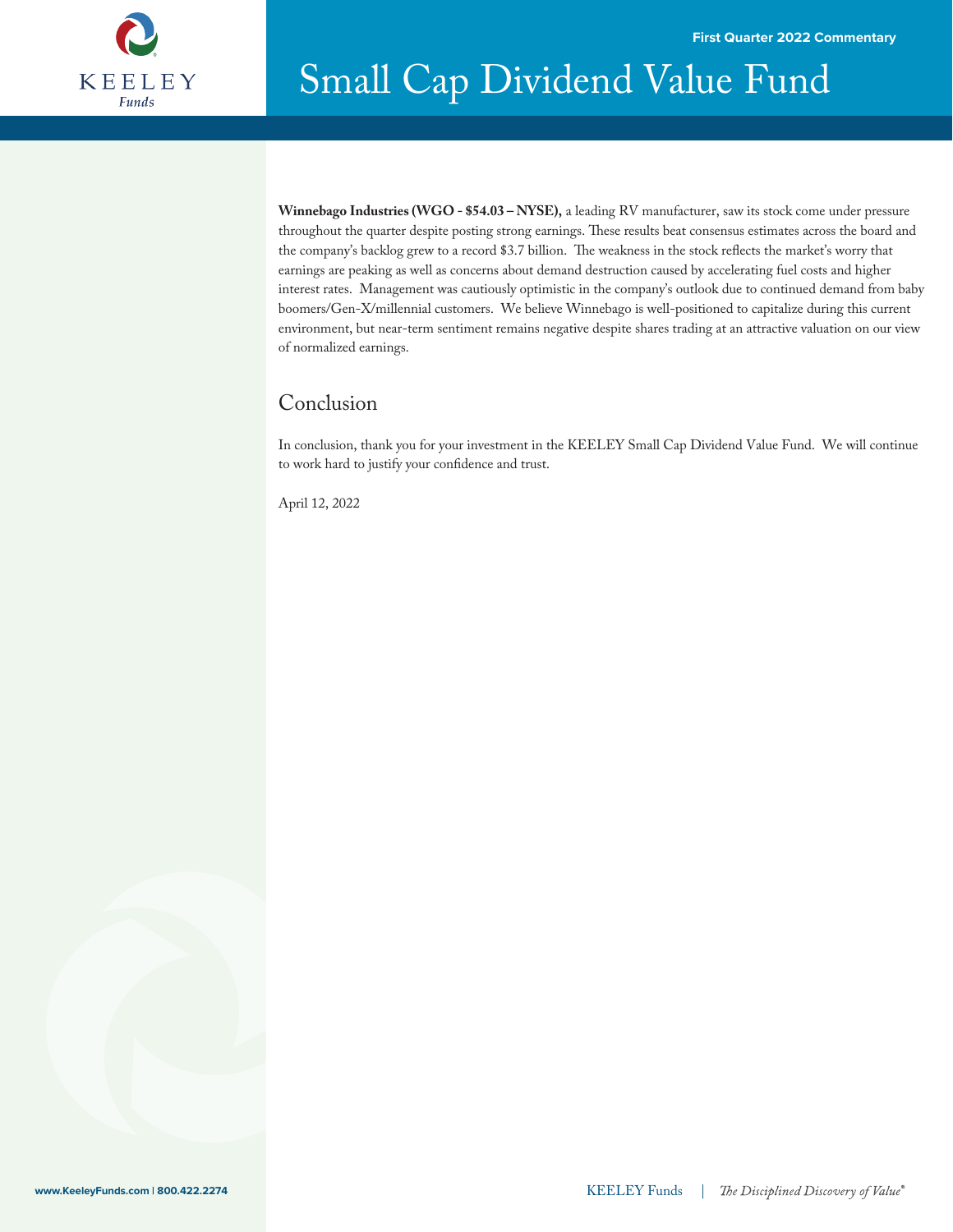

\*\*The Fund's adviser has contractually agreed to waive a portion of its management fee or reimburse the Fund if total ordinary operating expenses during the current fiscal year as a percentage of the Fund's average net assets exceed 1.29% for Class A Shares and 1.04% for Class I Shares. The waiver excludes expenses related to taxes, interest charges, dividend expenses incurred on securities that a Fund sells short, litigation and other extraordinary expenses, brokerage commissions and other charges relating to the purchase and sale of portfolio securities. The waiver is in effect through February 28, 2023 and neither the Fund's adviser nor the Fund can discontinue the agreement prior to its expiration. The expense ratios presented herein are for the Class A shares.

### AVERAGE ANNUAL TOTAL RETURNS (as of 3/31/2022)

|                                | <b>KSDVX</b> | <b>KSDVX</b> | <b>Russell 2000 Value</b> |
|--------------------------------|--------------|--------------|---------------------------|
|                                | No Load      | Load         |                           |
| 1 Year                         | 4.07%        | $-0.61%$     | $3.32\%$                  |
| 5 Year                         | 7.06%        | 6.08%        | 8.57%                     |
| 10 Year                        | 9.19%        | 8.70%        | 10.54%                    |
| Since Inception**              | 11.03%       | 10.61%       | 11.54%                    |
| Expense Ratio (Gross)**        |              | 1.60%        |                           |
| Waiver/Expense Reimbursement** |              | $-0.18%$     |                           |
| Expense Ratio (Net)**          |              | 1.42%        |                           |

*Stocks of smaller cap companies tend to be more volatile and less liquid than those of large cap companies.*

### Top Ten Holdings (Percent of Net Assets) March 31, 2022

| Name                              | Weight (%) | <b>Name</b>                              | Weight (%) |
|-----------------------------------|------------|------------------------------------------|------------|
| Oasis Petroleum Inc.              | 2.43%      | Independent Bank Group, Inc.             | 1.86%      |
| Cactus, Inc. Class A              | 2.22%      | OUTERONT Media Inc.                      | 1.85%      |
| Ensign Group, Inc.                | 2.19%      | Virtu Financial, Inc. Class A            | 1.83%      |
| South Jersey Industries, Inc.     | 2.00%      | Atlantica Sustainable Infrastructure plc | 1.77%      |
| Nexstar Media Group, Inc. Class A | 1.89%      | Olin Corporation                         | 1.76%      |

Performance attribution is commonly used to measure the quality of the separate decisions that go into the management of an investment portfolio compared to a benchmark index. This analysis tries to isolate the effect and measure the return contribution of market allocation, which analyzes the positive/negative impact of a portfolio's allocation to groupings such as geographic regions or market sectors, and stock selection, which analyzes the positive/negative impact of the portfolio manager's security ownership and weighting decisions within a wider grouping. The performance attribution data in this quarterly commentary was prepared by Keeley-Teton Advisors, LLC ("Keeley Teton") using the following constraints: (1) Fund portfolio holdings are as of the beginning of each day; index constituents are as of the end of the day. That means that the Fund's holdings are not included until the day after acquisition (when it is included in the portfolio as of the beginning of the next business day), and a portfolio holding that is sold is included in the analysis through the end of the day on which it is sold, and that the values at which securities are included in the analysis are the values as of the beginning of the day. For the index, securities are included at their values at the end of the day. (2) The securities' values used in the analysis are the prices used by Keeley Teton in its internal records for the Fund and the prices used by the index provider for the benchmark index. If a price from either of those sources is unavailable, pricing information from FactSet is used. Pricing information from the index provider or from FactSet may differ from the pricing information used by Keeley Teton. (3) Sector and/or industry classifications may change over time. The attribution information provided in this commentary includes summaries of attribution by market sector. Attribution is not precise and should be considered to be an approximation of the relative contribution of each of the sectors considered. The information on performance by sector reflects the aggregated gross return of the Fund's securities. Contributions to the Fund's performance by sector (computed as described above) were compared against the contributions to the aggregate return of the stocks comprising the index, by sector, as reported by FactSet Databases. Holdings returns for this commentary are calculated as total returns, which reflect any dividends or income earned during the period.